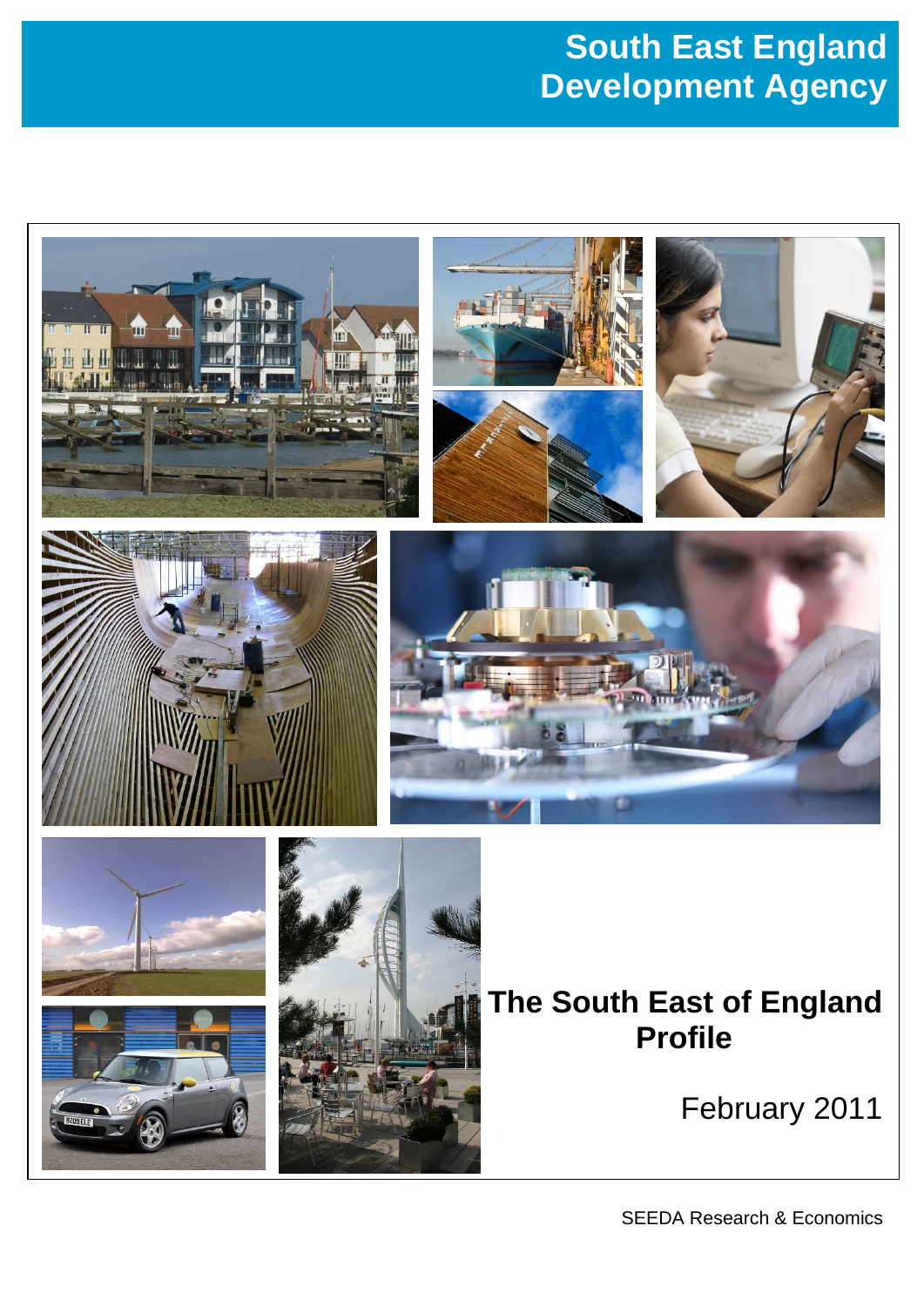

- 1 Wycombe 1 Wycombe 1 Wycombe
- 2 South Buckinghamshire 18 Fareham
- 3 Chiltern 3 Chiltern 3 Chiltern
- 4 Aylesbury Vale 4 Aylesbury Vale 4 Aylesbury Vale
- 5 Lewes
- $6$  Rother
- 7 Wealden 7 Wealden 7 -
- 8 Eastbourne
- 9 Hastings 9 Hastings 9 Hastings
- 10 Basingstoke & Deane
- 11 New Forest 11 New Forest 11 New Forest
- 12 Eastleigh
- 13 East Hampshire
- 14 Winchester 14 Winchester 14 Winchester
- 15 Test Valley 15 Test Valley 15 Test Valley
- 16 Hart
- 17 Gosport 17 Gosport 17 Gosport
- 
- 19 Havant 19 Havant 19 Havant
- 20 Rushmoor
- 21 Tunbridge Wells 21 Tunbridge Wells 21 Wells
- 22 Shepway 22 Shepway 22 Shepway
- 23 Sevenoaks
- 24 Tonbridge & Malling 24 Tonbridge & Malling 24 & Malling
- 25 Thanet
- 26 Ashford 26 Ashford 26 Ashford
- 27 Canterbury 27 Canterbury 27 Canterbury
- 28 Dover
- 29 Maidstone
- 30 Swale
- 31 Dartford 31 Dartford 31 Dartford
- 32 Gravesham
- 33 Vale of White Horse 50 Adur
- 34 South Oxfordshire
- 35 Cherwell 35 Cherwell 35 Cherwell
- 36 West Oxfordshire 36 West Oxfordshire 36 West Oxfordshire
- 37 Oxford 37 Oxford 37 Oxford
- 38 Waverley 38 Waverley 38 Waverley
- 39 Tandridge 39 Tandridge 39 Tandridge
- 40 Woking 40 Woking 40 Woking
- 41 Surrey Heath 41 Surrey Heath 41 Surrey Heath
- 42 Runnymede 42 42 Runnymede
- 
- 43 Guildford 43 Guildford 43 Guildford
- 44 Reigate & Banstead
- 45 Mole Valley
- 46 Elmbridge
- 47 Spelthorne 47 47 Spelthorne
- 48 Epsom & Ewell 48 Epsom & Ewell 48 Epsom Ewell
- 49 Arun
- 
- 51 Chichester 51 Chichester 51 Chichester
- 52 Mid Sussex
- 53 Horsham
- 54 Worthing 54 Worthing 54 Worthing
- 55 Crawley
- 56 Bracknell Forest
- 57 Southampton
- 58 Medway Towns 58 Medway Towns 58 Medway Towns
- 59 Milton Keynes
- 60 Reading 60 Reading 60 Reading
- 61 Slough
- 62 Brighton & Hove
- 63 West Berkshire 63 West Berkshire 63 West Berkshire
- 64 Windsor & Maidenhead
- 65 Wokingham
- 66 Isle of Wight 66 Isle of Wight 66 Isle of Wight
- 67 Portsmouth 67 Portsmouth 67 Portsmouth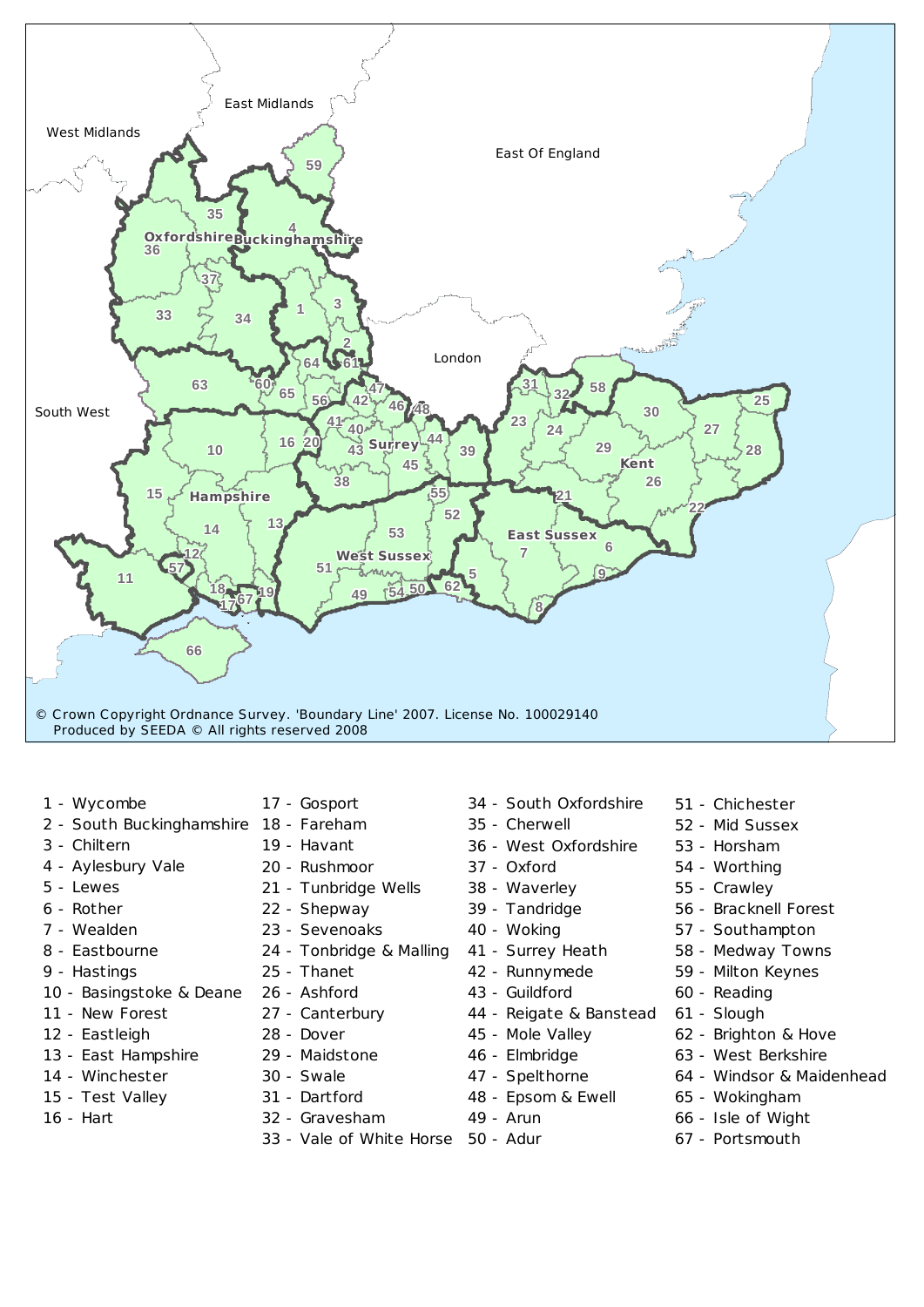# **Contents**

| Environmental resources and quality of life  12 |  |
|-------------------------------------------------|--|

#### **Further information and acknowledgements**

If you have any queries regarding this report or its contents, please contact SEEDA's Central Research & Economics Team or email us at [research@seeda.co.uk](mailto:research@seeda.co.uk)

SEEDA Research & Economics are grateful to the Office for National Statistics' Regional Statisticians in the South East for their support in producing this report.

Images courtesy of SSTL, Westmil Wind Farm Co-operative and Green Marine.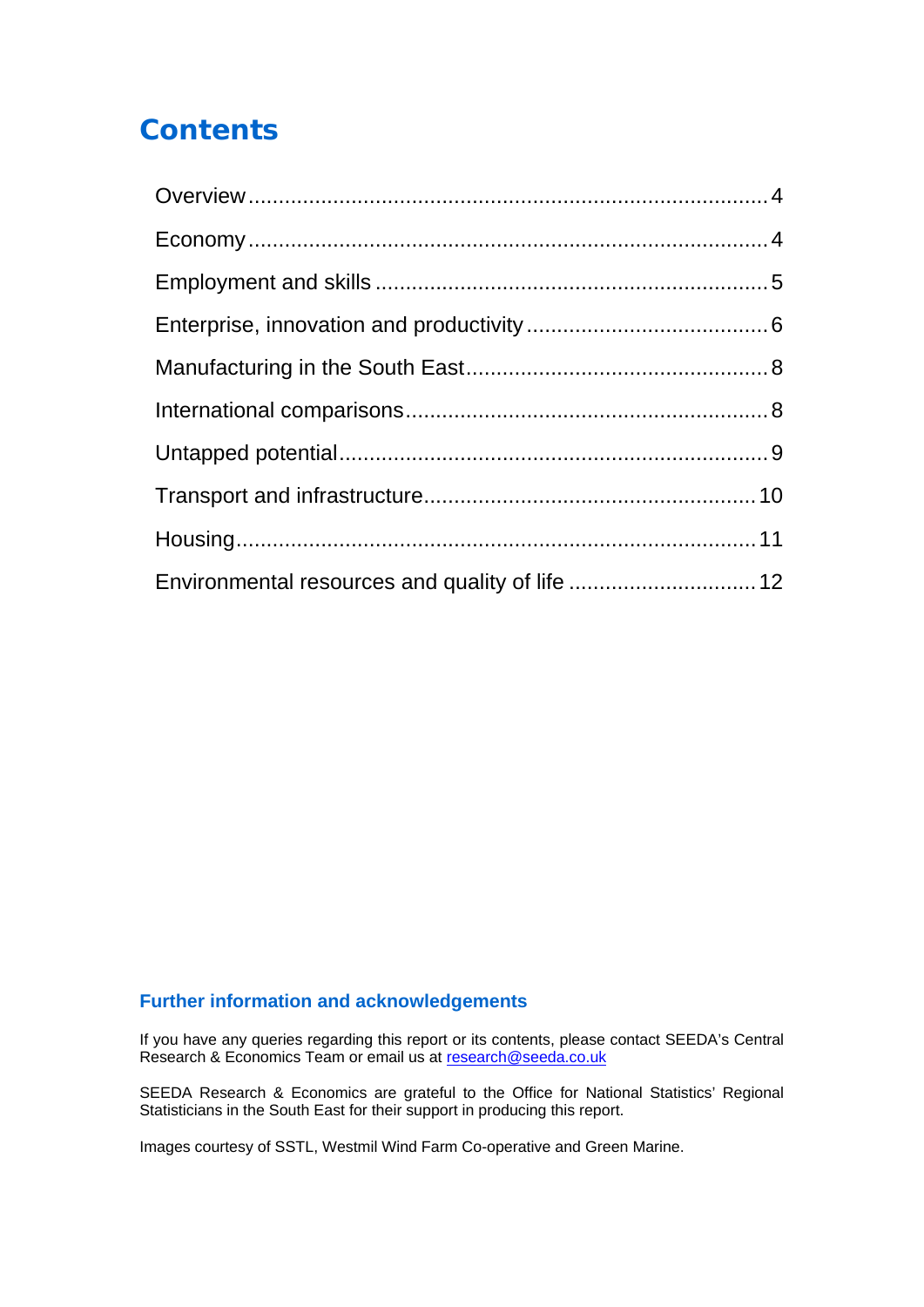#### <span id="page-3-0"></span>**Overview**

The South East covers an area of **19,000 square kilometres**. It encompasses **19 county and unitary authorities** and **55 districts**, stretching around London from Thanet in the East to the New Forest in the West and Aylesbury Vale and Milton Keynes in the North. It includes the counties of Kent, Surrey, East Sussex, West Sussex, Hampshire, Isle of Wight, Berkshire, Oxfordshire and Buckinghamshire.

The South East has the largest population of any Government region of England; more people live here than in Scotland and Wales together. According to ONS, the population of **8.4 million people** (2009) is expected to increase by more than 8% up to 2018.

With **442 people per square kilometre in 2009**, the region has the third highest average concentration of people after London and the North West. The average for England is 398 per square kilometre; for the UK as a whole, it is 255.

Although the population density in London of 4,932 people per square kilometre is more than 10 times the average for the South East, population densities in Portsmouth and Southampton do reach similar levels to London with 5,100 and 4,454 people per square kilometre respectively.

**Over 80% of the South East area is classified as rural.** However, three-quarters (78%) of the South East's population live in areas classified as urban (based on DEFRA's 2009 definition of rural and urban areas).

#### **Economy**

In 2009 South East residents contributed **£177 billion** to the UK economy. This was **more than 15% of the total Gross Value Added (GVA)**. This was the second highest after London (which made up [1](#page-3-1)9% of the total). $<sup>1</sup>$  Combined, these two regions accounted for over one third</sup>

*"South East residents contributed £177 billion to the UK economy"*

of the UK's total GVA. Source: ONS, December 2010.

Residence-based **GVA per head of population in the South East was £22,500 in 2009**, again the second highest of any region in the country and 13% above the UK average. Source: ONS, December 2010.

Within the South East, **Berkshire, Buckinghamshire and Oxfordshire contributed 33% of regional GVA in 2008**, followed by Surrey, East and West Sussex (31%), Hampshire and the Isle of Wight (21%) and Kent (15%). Both the first two

<span id="page-3-1"></span><sup>&</sup>lt;sup>1</sup> Measured on a residence basis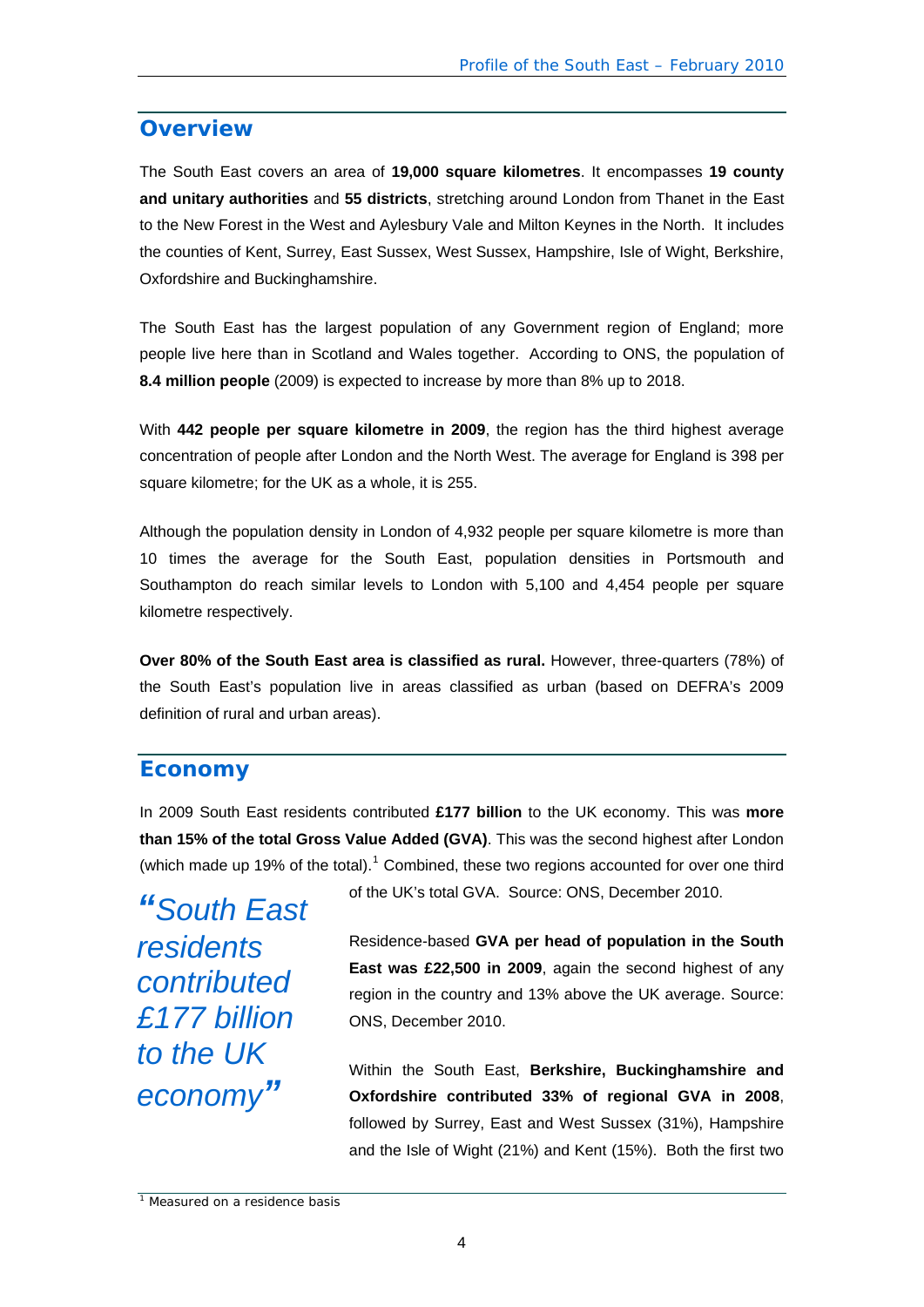<span id="page-4-0"></span>groups of counties each generated in excess of the total GVA of the North East region. Source: ONS, December 2010.

Exports through the **South East were valued at approximately £30,708 billion worth of goods** in 2010. **This figure is the highest of all UK regions**. Source: HM Revenue and Customs, Regional Trade Statistics, December 2010.

**The region is a major gateway to the rest of the UK.** Its transport infrastructure is of national and international importance. Heathrow and Gatwick airports and the major South Coast ports, including Dover, Southampton and Portsmouth as well as the Channel Tunnel make the South East the country's natural access point to mainland Europe and the rest of the world.

## **Employment and skills**

**The South East has the highest number of residents in employment out of all regions in the UK.** In November 2010 **there were 4.2 million people in employment**. *Source: ONS, January 2011.* 

*The employment rate for people of working age in the South East was 75.1% in November 2010, the highest rate of any region of the UK and 5 percentage points above the UK average (70.4%). However, there are disparities across the South East. Source: ONS, January 2011.* 

*Self-employment in the South East is higher than the UK average in June 2010. 13.9% of people in employment of working age were self-*

*"Qualification levels in the South East are above average when compared to England and the rest of the UK"*

*employed, compared to 12.8% in the UK as a whole. Source: Nomis/ONS, January 2011.*

**Qualification levels in the South East are above average when compared to England and the rest of the UK**, whether measured on the proportion of population with high-level qualifications or with no or low-level qualifications.

**32.6% of the South East working age population held NVQ 4 and above or equivalent qualifications in [2](#page-4-1)009,** compared with 29.6% for England as a whole<sup>2</sup>. Furthermore, 52.6%

<span id="page-4-1"></span> $2$  National Vocational Qualifications (NVQs) are work-related, competence based qualifications. They reflect the skills and knowledge required to perform a job effectively, and show that a candidate is competent in the area of work the NVQ represents. NVQs are organised into five levels, based on the competencies required. In the case of NVQ4 level, the competencies are broad to allow the performance of a wide range of complex (technical or professional) work activities, moreover the job is performed with a substantial degree of personal responsibility (Learning and Skills Council, [www.lsc.gov.uk](http://www.lsc.gov.uk/)). An NVQ 4 is equivalent to a degree, whilst an NVQ 3 equates to two or more A Levels.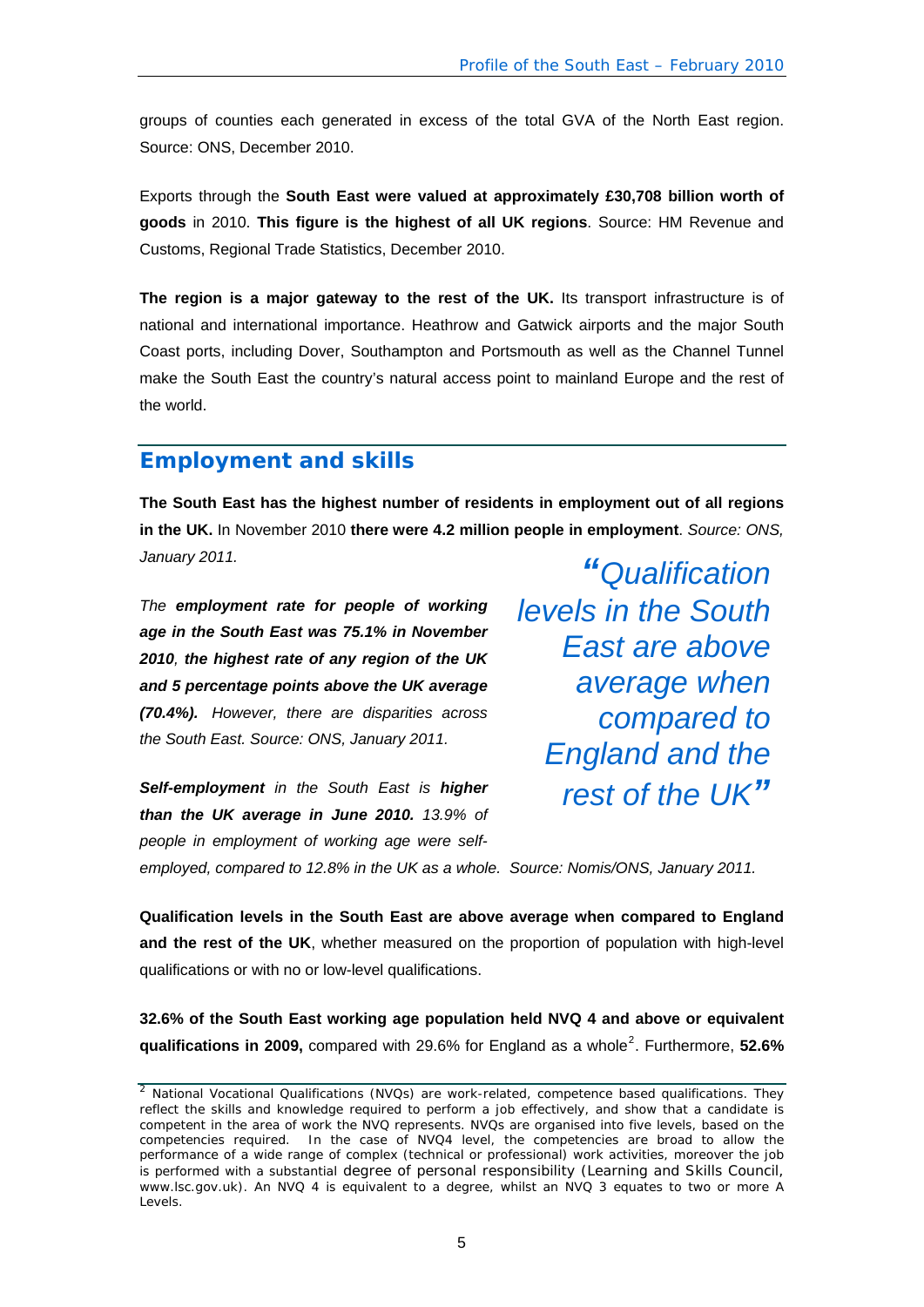<span id="page-5-0"></span>**of the working age population held NVQ3 and above or equivalent qualifications,**  compared with 48.9% for England as a whole. *Source: Nomis/ONS, January 2011.*

At 9.1%, the proportion of people of working age with no qualifications is the second lowest in the UK. Source: Nomis/ONS, January 2011.

The South East has a higher proportion of its resident population employed in high-skilled occupations than the country as a whole. Between July 2009 and June 2010, an estimated **18.3% of all residents in employment were employed as managers and senior officials**, the highest proportion nationally (15.6%). Source: Nomis/ONS, January 2011.

### **Enterprise, innovation and productivity**

In 2010, there were **394,505 businesses** in the South East, the second highest number of any region in the UK<sup>[3](#page-5-1)</sup>. Source: ONS, UK Business: Activity, Size and Location – September 2010.

*"In 2010, there were 394,505 businesses in the South East"*

**99.6% of businesses in the South East are small and medium enterprises (SMEs)** as they employ less than 250 people. In particular, **micro businesses (from 0-4 employees) account for 70% of total businesses in the South East**, small businesses (from 5 to 49 employees) for 27%, medium businesses (from 50 to 249 employees) for 3% and large

businesses (over 250 employees) for 0.4%. *Source: ONS, UK Business: Activity, Size and Location – 2010, September 2010.*

**The proportion of micro and small employee businesses in the South East is higher than the UK average**, while the proportion of medium and large businesses in the South East is smaller than the UK average. *Source: ONS, UK Business: Activity, Size and Location – 2010, September 2010.* 

Businesses in the South East region are not evenly distributed across the different local authorities. **The majority of the region's businesses operate in the high growth districts located in Berkshire and Buckinghamshire**. Indeed, **Milton Keynes, Aylesbury Vale, Wycombe, West Berkshire and Windsor and Maidenhead** have the largest number of businesses of all local authorities in the region. *Source: ONS, UK Business: Activity, Size and Location, September 2010.* 

**There were a total of 36,320 business start-ups in the South East in 2009**, the second highest number after London. The number of start-ups within the South East was highest in

<span id="page-5-1"></span><sup>&</sup>lt;sup>3</sup> Number of local units in VAT and/or PAYE based enterprises in 2010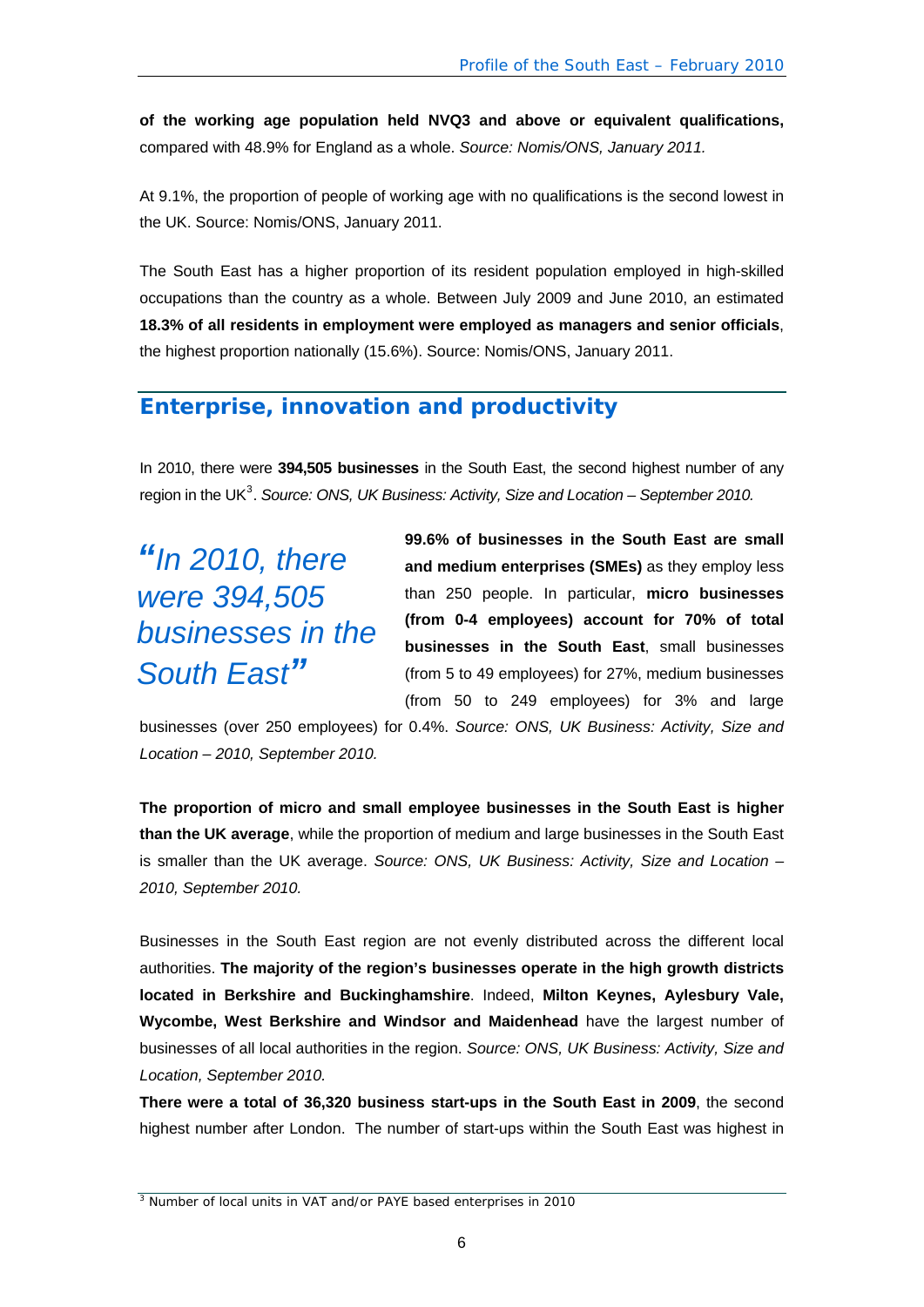the county of Surrey at 6,075; the lowest was in the county of East Sussex at 2,010. *Source: ONS, Business Demography, 2010* 

**Business survival rates are the highest in the South East.** Two year survival rates of VATregistered businesses were 83.8%, compared to a UK average of 81.2% for businesses registered in 2007. Within the South East, the rate was highest in Buckinghamshire at 86%; it was highest in Kent at 82.1%. One-year survival rates were 96.3% in the South East, above the UK average of 95.5%. *Source: ONS, Business Demography, 2010.*

*"There were a total of 36,320**business start-ups in the South East in 2009, the second highest number after London."*

**The South East total entrepreneurial activity (TEA) in 2009 stood at 6.2%.** Having increased by 0.7 percentage points between 2008 and 2009. The TEA rate for the UK was 5.8% in 2009.[4](#page-6-0) *Source: Global Entrepreneurship Monitor UK, 2010.* 

In 2007, **total R&D expenditure as a percentage of GVA in the South East was 2.9%,** the second highest in the country after the East of England. *Source: Business Enterprise R&D Survey and Regional Accounts, ONS, March 2010.*

**Employment in R&D carried out by businesses** in **the South East accounts for more than 23% of all UK employment in R&D and it is the highest in the country.** *Source: ONS, January 2009.*

The number of foreign direct investments into the South East was 160 in 2009-10 accounting for **9% of total UK foreign direct investment**. The South East is home to over **9,900 foreign-owned enterprises**, the second highest number of any region in the UK after London, and representing **15% of the total foreign-owned enterprises within the UK.** *Source: BvD, FAME, January 2011.* 

<span id="page-6-0"></span><sup>&</sup>lt;sup>4</sup> The TEA index measures the numbers of people who are engaged in entrepreneurial activity in the UK. It comprises:

<sup>•</sup> All the people who are setting up a business by themselves or with other people as a standalone activity.

<sup>•</sup> All the people who are setting up a business by themselves or with other people as part of their work.

<sup>•</sup> All the people who own or run a business that has been paying salaries for more than 42 months.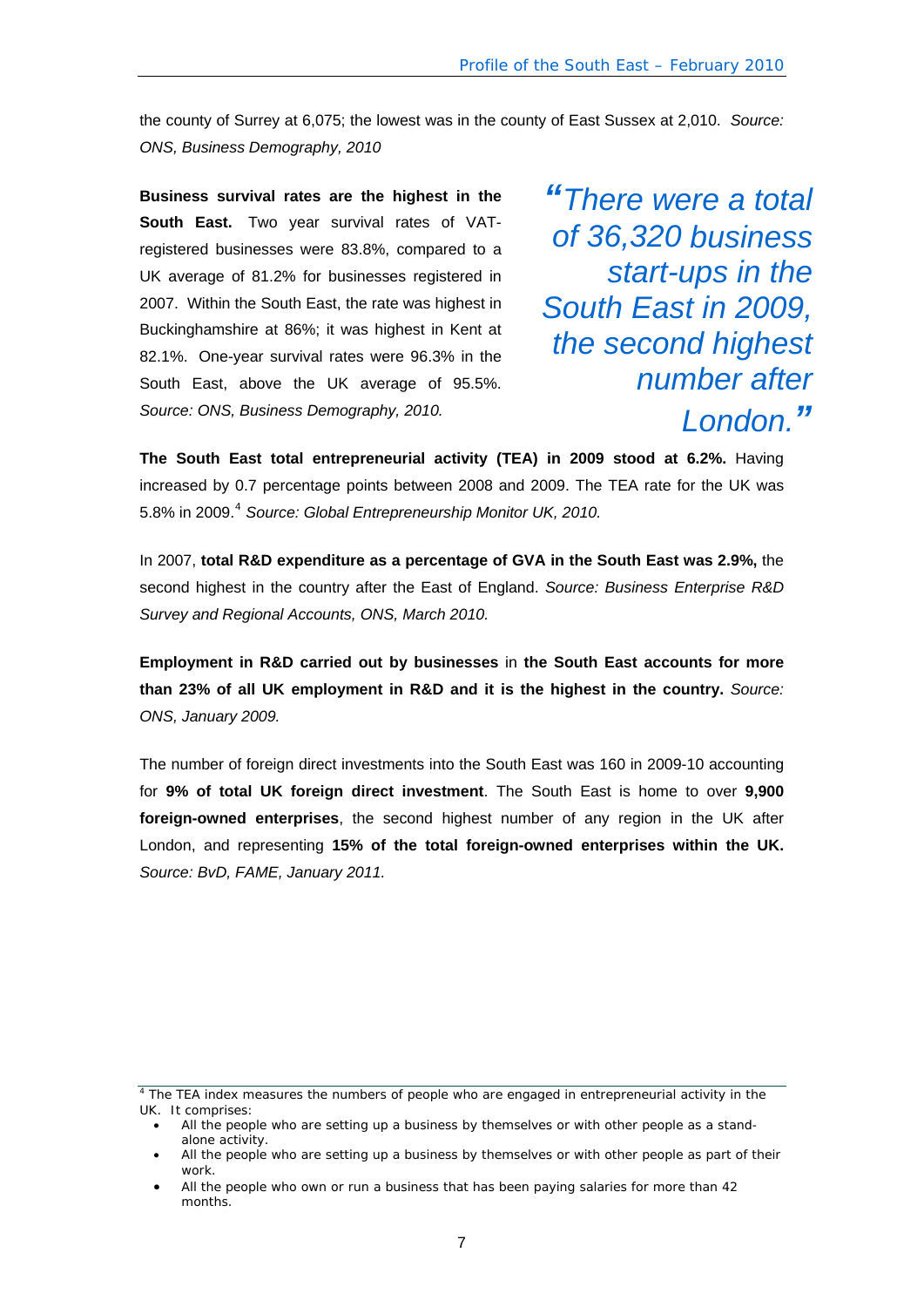#### <span id="page-7-0"></span>**Manufacturing in the South East**

**In 2008, manufacturing accounted for 10% of the region's GVA**, compared with 12% for the UK *(Source: ONS, December 2010).* Despite a relatively low concentration of manufacturing businesses in the region, the sector retains a strategic importance both regionally and nationally.

**In 2008 the value of real manufacturing output in the South East totalled £18.4 billion, 12.2% of the total UK manufacturing output.** *Source: ONS, December 2010.*

Contributions to GVA from sub-sectors within manufacturing varied greatly. **Electrical and optical equipment forms the largest sub-sector and contributed some £3.7bn**  (accounting for 20% of South East manufacturing), followed by chemicals & chemical products and pulp & paper products (both 16% of South East manufacturing). *Source: ONS, December 2010.* 

**The number of employees in** m**anufacturing in 2009 in the South East was 260,000**, a figure surpassed only by North West (329,000) and the West Midlands (279,000). *Source: Nomis/ONS, January 2011.* 

# **International comparisons**

The South East not only performs better than most other UK regions; it also impresses compared to European and world regions $5$ :

**East Berkshire, Buckinghamshire and Oxfordshire have one of the highest GDP per capita in Europe (56% above the EU average),** GVA per capita in Surrey, East and West Sussex is some 22% above the EU average. *Source: Eurostat, Regional Yearbook 2010.*

*"The unemployment rate in the South East is amongst the lowest in Europe"*

**The unemployment rate in the South East is amongst the lowest in Europe.** The gender difference in employment rates is also one of the lowest in Europe, while the employment rate of older workers (55-64 years) is among the highest. **These are signals of a relatively inclusive labour market.** *Source: Eurostat, Regional Yearbook 2010.*

<span id="page-7-1"></span><sup>5</sup> Eurostat, Regional Yearbook 2009; Robert Huggins Associates, World Knowledge Competitiveness Index, 2008.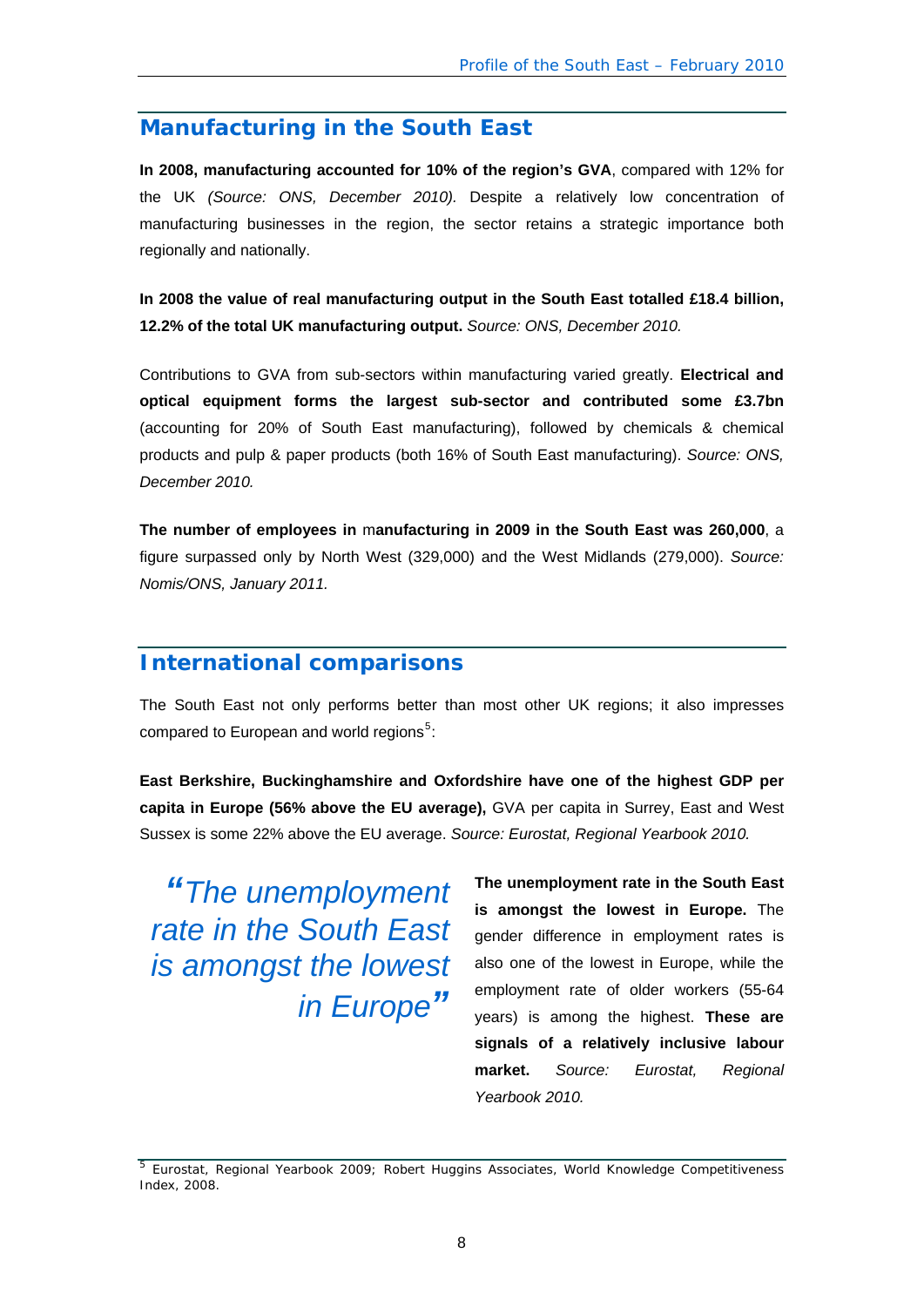<span id="page-8-0"></span>Patent applications to the European Patent Office per million inhabitants are among the highest in Europe. **Moreover, in 2007 Berkshire, Buckinghamshire and Oxfordshire form the leading sub-region of Europe in terms of number of people employed in high-tech knowledge intensive services, ranking 1st out of all 207 NUTS2 regions**. *Source: Eurostat, Regional Yearbook 2010.*

**In 2009, the proportion of students in upper-secondary and post-secondary nontertiary education as a percentage of the population aged 15-24 is, together with the**  other UK regions, among the highest in Europe<sup>[6](#page-8-1)</sup>. Counties in the South East report some of the country's highest percentages of 25 to 64 years olds with tertiary education. *Source: Eurostat, Regional Yearbook 2010.* 

The South East ranks 74<sup>th</sup> among 145 world regions with the highest level of GDP per capita, according to the World Knowledge Competitiveness Index<sup>[7](#page-8-2)</sup>. In particular, the South East is in the top 20 regions on the index of number of managers  $(2^{nd})$ , the index of regional employment in high-tech sectors (12<sup>th</sup>) and the index of unemployment (10<sup>th</sup>). *Source: Robert Huggins Associates, 2008.* 

#### **Untapped potential**

Although the South East is one of the UK's most prosperous regions, there are pockets of severe deprivation. In particular, **parts of the coastal fringe of the region perform significantly below regional and national averages.** Enhancing the growth rates in these areas will contribute to the overall prosperity of the region.

The South East contains **318 Super Output Areas (SOAs)[8](#page-8-3) in the most deprived 20% nationally**, more than either the East of England or the South West. **These 318 SOAs are home to more than 485,000 people.** *Source: Index of Multiple Deprivation, CLG 2007.*

There are **over 485,000 people living in the 20% most income-deprived areas; almost 320,000 live in employment-deprived areas in the South East**. *Source: Index of Multiple Deprivation, CLG 2007.*

<span id="page-8-1"></span> $6$  "Upper secondary education usually begins at the end of full-time compulsory education and typically requires nine years or more of full-time education (since the beginning of primary level) for admission. General upper secondary education includes school programmes which, upon successful completion, would normally give access to university-level programmes. Post-secondary non-tertiary education (ISCED level 4) covers programmes which are beyond the boundary of upper secondary education but are not considered university level. Often they are more advanced technical and vocational programmes for teacher training or the medical professions and/or commerce and marketing programmes." Eurostat, Statistical Yearbook 2007, p. 138.

<span id="page-8-3"></span><span id="page-8-2"></span><sup>7</sup> World Knowledge Competitiveness Index (Centre of international Competitiveness, Cardiff Metropolitan University) is a composite measure of the knowledge economies of the world's leading regions. Some of the main variables included in the index are: Economic Activity Rate, Employment in a number of selected high-tech sectors, Expenditure in R&D, Labour Productivity and Internet Hosts. 8 Super Output Areas (SOAs) are aggregations of Output Areas and form part of the NeSS geography hierarchy. They are not generally subject to boundary change and within each layer of the hierarchy, the SOAs are reasonably consistent in terms of size of population.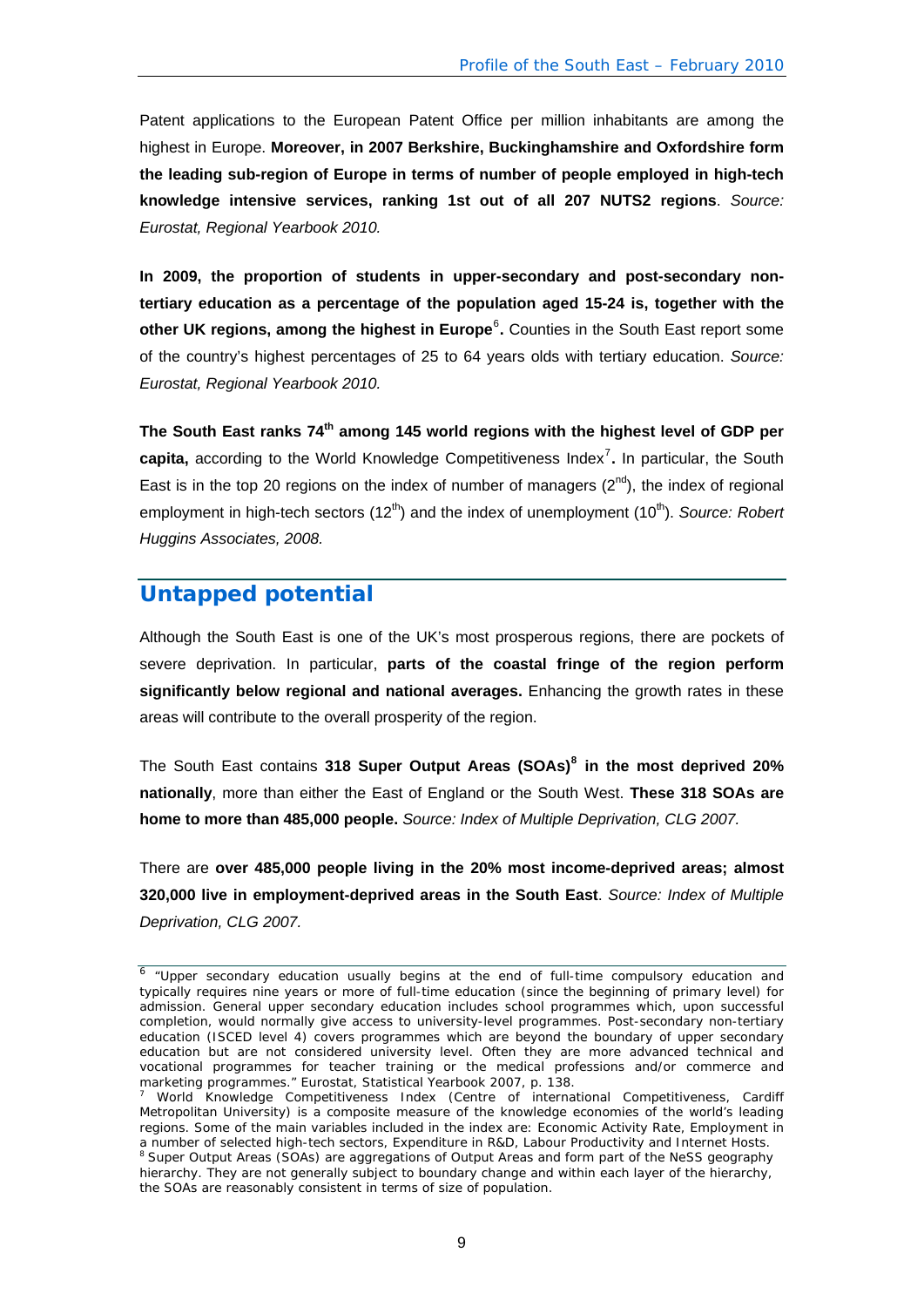<span id="page-9-0"></span>**Over 240,000 children in the South East (15% of the total) live in income-deprived households,** more than in the North East (122,500), South West (154,200), East Midlands (158,900), East of England (179,900) and Yorkshire & Humber (224,800). *Source: The English Indices of Deprivation, CLG 2007.*

Over 230,000 older people<sup>[9](#page-9-1)</sup> in the South East (13% of the total of older people) live in **income-deprived households**, more than in the North East (131,200), East Midlands (161,400), East of England (185,200), South West (188,200) and Yorkshire & Humber (217,900). *Source: The English Indices of Deprivation, CLG 2007.*

Although figures **are better than in** the North West, London and West Midlands, **in 2009, 488,100 people of working age in the South East had no qualifications**. *Source: Nomis/ONS, January 2011.*

*"Over 230,000 older people in the South East live in incomedeprived households, more than in most other UK regions"*

**Between July 2009 and June 2010, there were 264,400 ILO**[10](#page-9-2) **unemployed people in the South East,** more than any other region in the UK apart from London and the North West.*Source: Nomis/ONS, January 2011.* 

In the South East **there were 1,119,400 people of working age economically inactive** in 2009/10, **26% of them declared that they wanted a job.** *Source: Nomis/ONS, January 2011.*

**In December 2010, 131.6 people over the age of 16 claimed income (claimant count) support in the region.** In absolute terms, this is more than in Yorkshire & Humber (144.3), East of England (107.3), Wales (71.0), East Midlands (96.7), and *South West (81.7). Source: Nomis/ONS.* 

#### **Transport and infrastructure**

Together, the South East and London form the nation's principal gateway to Europe and the rest of the world. **After London, South East airports reported the highest number of** 

<span id="page-9-2"></span><span id="page-9-1"></span> $\overline{9}$  People aged 60 and over.<br><sup>10</sup> International Labour Organisation (ILO) unemployment is the Government's preferred measure of unemployment, since it includes those people actively seeking work, whether claiming benefit or not.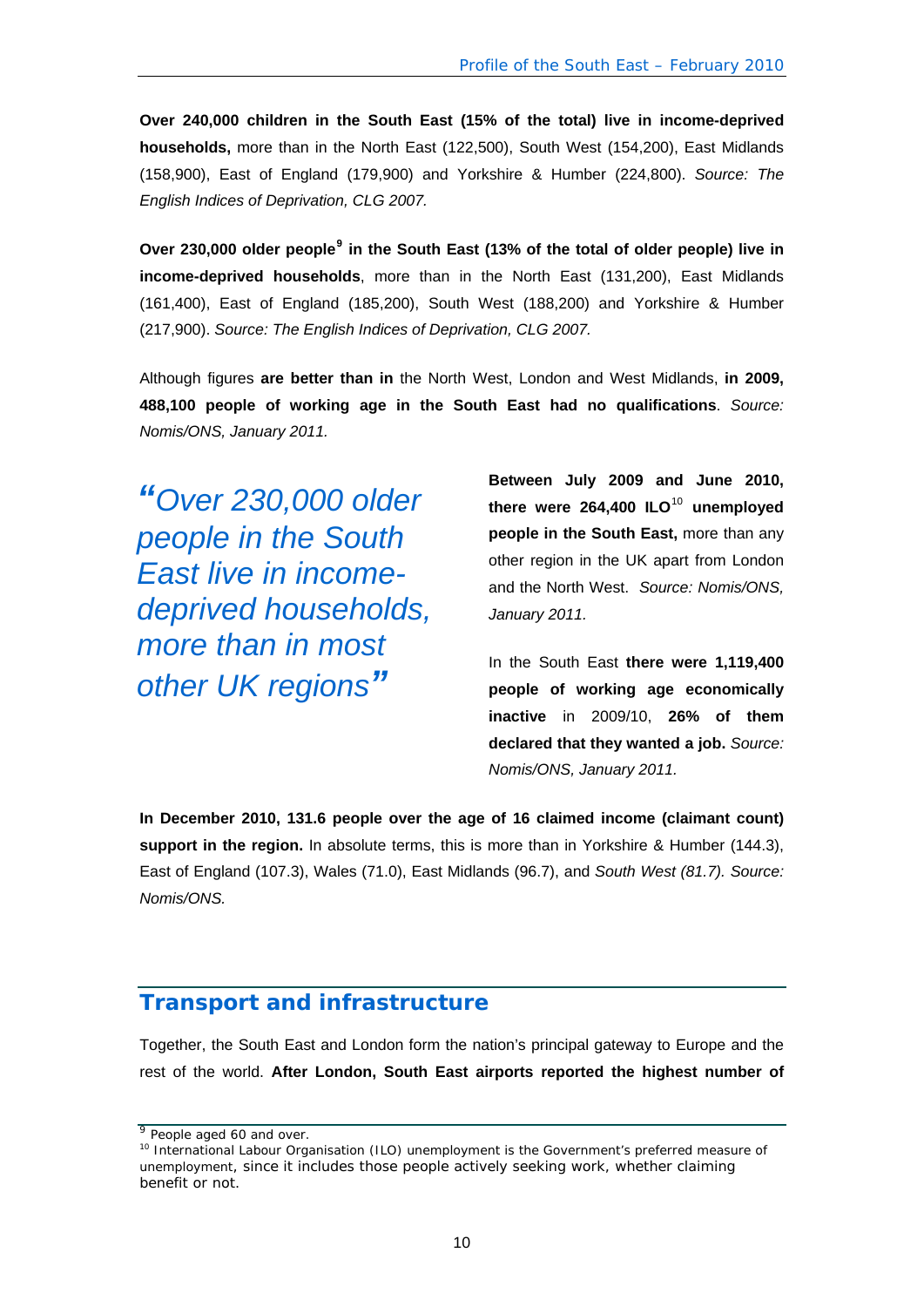<span id="page-10-0"></span>**passengers** (34.2 million) **in the UK** in 2009. This is a 9.6% increase on ten years previous. *Source: Civil Aviation Authority, October 2010.*

**People in the South East travel further than in most other regions:** 7,673 miles per person per year against the Great Britain average of 6,848 miles per year in 2008/09. *Source: Department for Transport, September 2010.*

In 2009 the South East region had **the largest share of traffic on all roads in Great Britain.** The vehicle flow is the highest in Great Britain (5,000 vehicles per day compared with a Great Britain average of 3,500). *Source: Department for Transport, June 2010.*

**73% of residents in the South East** 

*"After London, the South East reported the highest number of destination passengers to the*  Between October and December 2009, **UK in 2009** 

**travelled to work by car.** The South East has the highest percentage of adults who hold a driving licence of any region and the second highest number of cars per household behind the East Midlands. *Source: Department for Transport, September 2010.*

Moreover, **road traffic in the South East is expected to increase by over 25% by 2025, compared to 2003.** *Source: Department for Transport, March 2010.*

In spite of the high and increasing level of vehicle flows, both **the total number of casualties on South East roads has decreased by 27.5% over the last ten years.** *Source: Department for Transport, October 2010.*

**Seaports are important to the South East as an international gateway.** Dover, Portsmouth, and Ramsgate together account for 63% of foreign and domestic passenger traffic at GB ports in 2009. Almost **88 million freight tonnes passed through South East ports in 2009, the highest amount recorded for all UK ports.** *Source: Department for Transport, October 2010.*

#### **Housing**

Average **house prices in the South East have risen by almost 200% since the end of 1995**, from £70,474 to £208,799 in December 2010 (Q4). However, similarly to the rest of the UK, **house prices in the region have fallen since the beginning of 2008. House prices in the South East are some 8.8% below their peak in 2007**. *Source: Land Registry, House Price Index, January 2011.*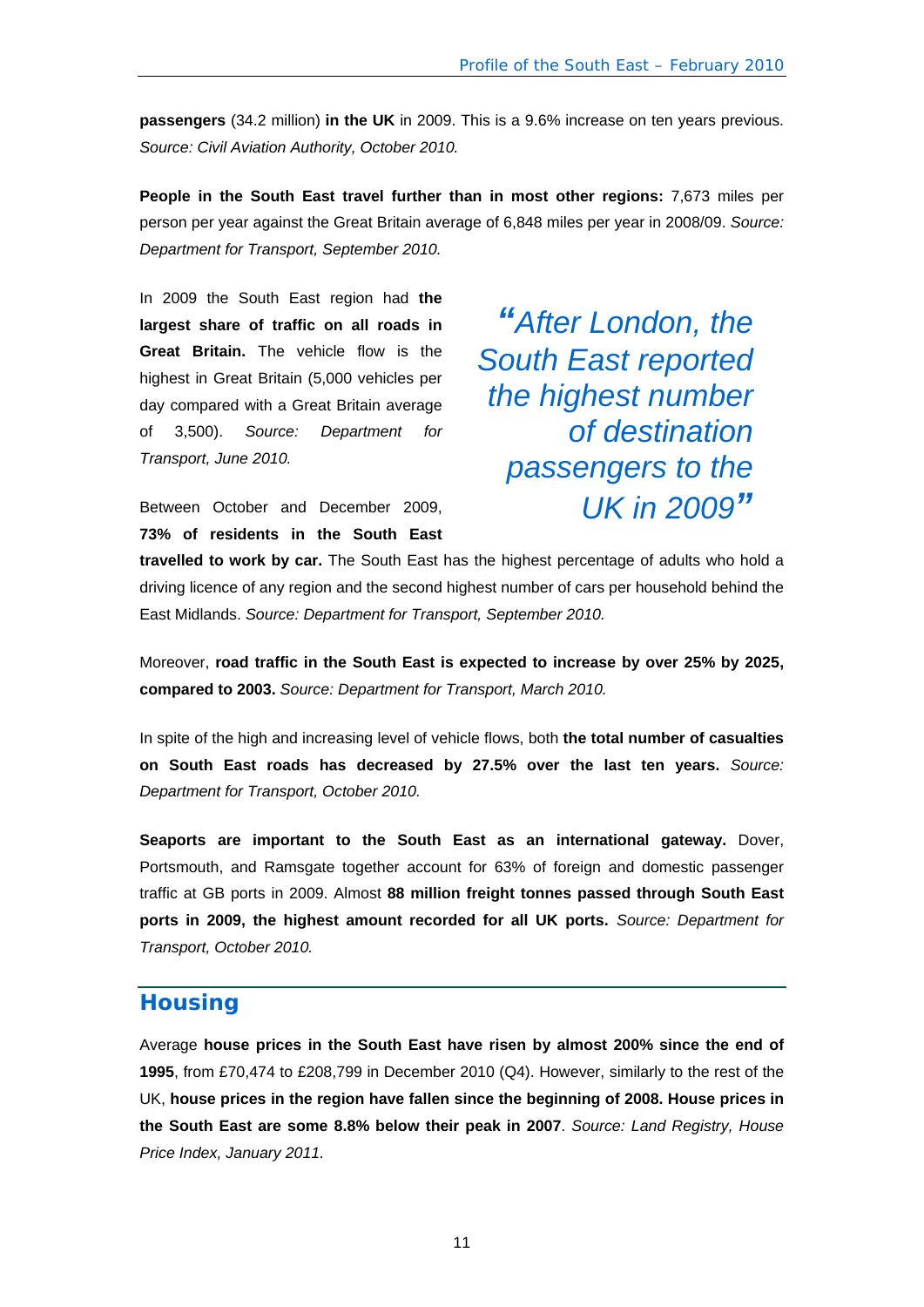<span id="page-11-0"></span>At sub-regional level, **Surrey is the most expensive county in the UK, with an average house price of £298,106 in December 2010.** *Source: Land Registry, House Price Index, January 2011.* 

*"At £208,799 the average house price in the South East is 27% above the UK average"*

In 2010, **six of the ten most expensive streets in the South East are in Surrey**. These include Woodland Road West in Virginia Water (£2,770,000), Blackhill in Esher (£2,666,000) and Moles Hill in Leatherhead (£2,591,000). Philippines Shaw in Sevenoaks is the most expensive street in Kent (£2,352,000). *Source: Lloyds TSB, January 2011.*

**Over the decade to December 2010, house prices in the South East have risen by 73%. At £208,799 the average house price in the South East is 27% above the England and Wales average of £163,814.** In Surrey, West Sussex, Berkshire, Oxfordshire, Hampshire and Buckinghamshire, house prices are above the South East average. *Source: Land Registry, House Price Index, January 2011.* 

The South East contains **8,900 hectares of previously developed land which is unused or could become available for redevelopment**, the highest quantity in England after the North West; 19.5% of the total has been judged as suitable for employment land and 18% as suitable for housing. *Source: CLG, 2008.*

The **South East is the fourth most deprived region in England in the Housing and Services domain**, as measured by the Index of Multiple Deprivation (IMD).<sup>[11](#page-11-1)</sup> Source: Local *knowledge on the basis of IMD 2007.*

# **Environmental resources and quality of life**

The environment in the South East is an important asset. **Over 47% of the region is protected by some form of conservation designation.**

Designated **Areas of Outstanding Natural Beauty (AONB) form one third of the region** – and nearly one third of all AONBs in England. Another **16% of land is designated Green Belt.** There are 72 km of designated **heritage coast**. *Source: Environment Agency, 2008.* 

The South East is the **most wooded** of Northern Europe: **over 14% of the region is covered by woodland, which includes nearly 40% of England's total ancient woodlands**. Furthermore, one third of England's meadows and lowland heaths are found in the South East. There are over **700 Sites of Special Scientific Interest** (out of a total of

<span id="page-11-1"></span><sup>&</sup>lt;sup>11</sup> Measured as average score of the regional Super Output Areas.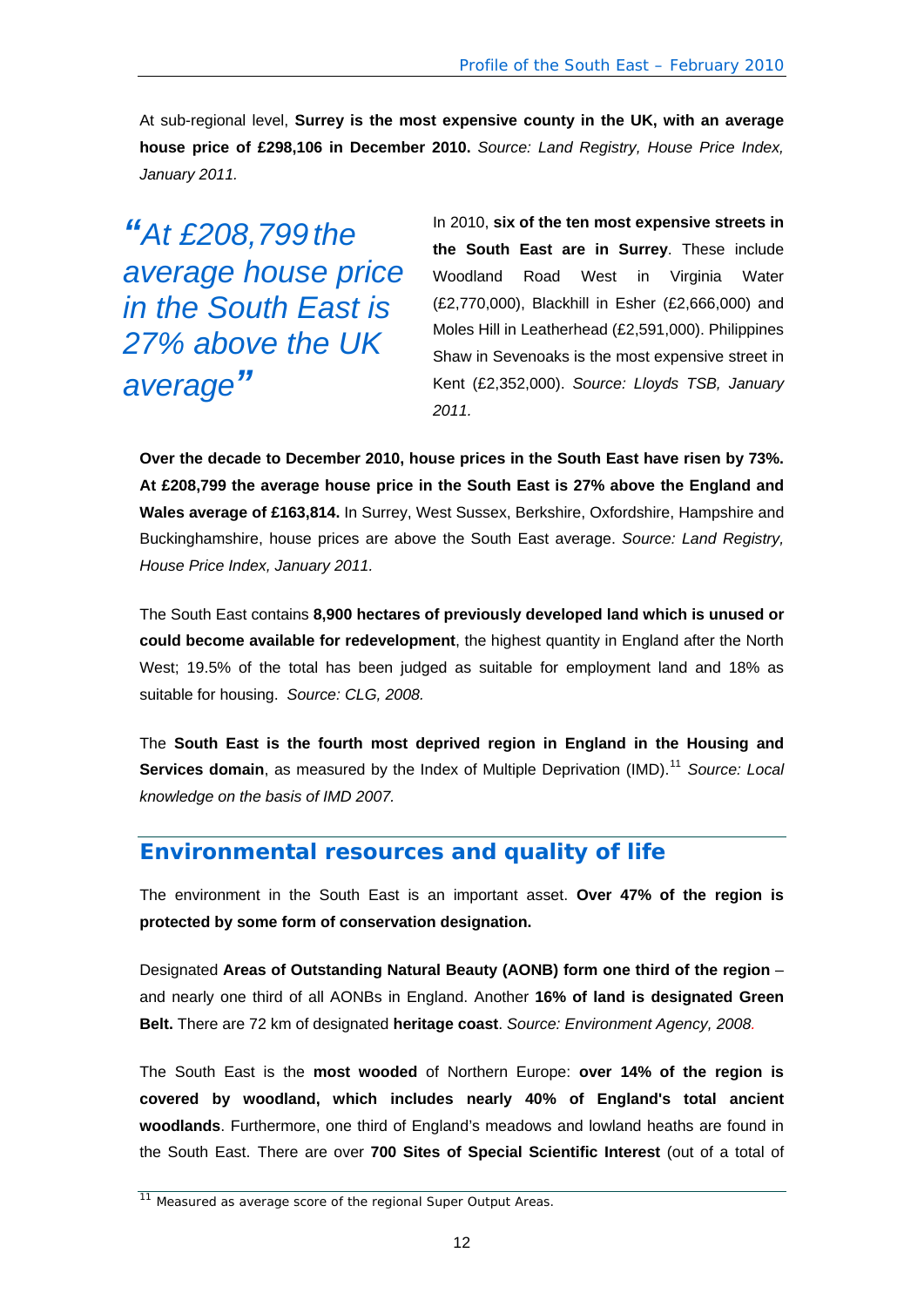4,000 in England) in the South East, as well as **approximately 93,000 designated historic buildings, sites and areas**. *Source: Environment Agency, 2008.*

The **percentage of household waste recycled or composted in the South East is amongst the highest of all UK regions at 40%.** Total household waste generated within the South East equals 467 kilograms per person in 2009/2010. *Source: DEFRA, 2011.* 

**Bathing-water quality in the South East has improved**, measured against the EU Bathing Water Directive; river-water quality has improved significantly over the last decade. *Source: Environment Agency, 2007.*

**The percentage of children living in poverty in the South East is 15%, 7 percentage points lower than the national average.** The percentage of **pensioners living in poverty** is 19%, 3 percentage points below the national average. [12](#page-12-0) *Source: DWP, 2009.*

*"Fifteen of the top 20 local authorities with the highest quality of life are located within the South East"*

**Fifteen of the top 20 local authorities with the highest quality of life are located within the South East**, with Elmbridge in Surrey ranking as number one for the third consecutive year. *Source: Halifax, December 2010.*

There is **high life-satisfaction** in the South East: 90.1% of people living in the South East are satisfied or very satisfied with their local area, 3.1% above the English average and ranked second among the nine English regions. *Source: Defra, 2009.*

As perceived by its population, the main strengths of the South East compared to other regions in England are: **low unemployment/strong economy**, **proximity to London**, **links to Europe**, **attractive countryside**, **pleasant environment**, **coastline / beaches**, **good weather / climate and local airports**. *Source:* MORI / *South East England Regional Assembly, 2006.* 

<span id="page-12-0"></span><sup>&</sup>lt;sup>12</sup> Defined as those households whose income is below 60% of the median income, before housing costs.